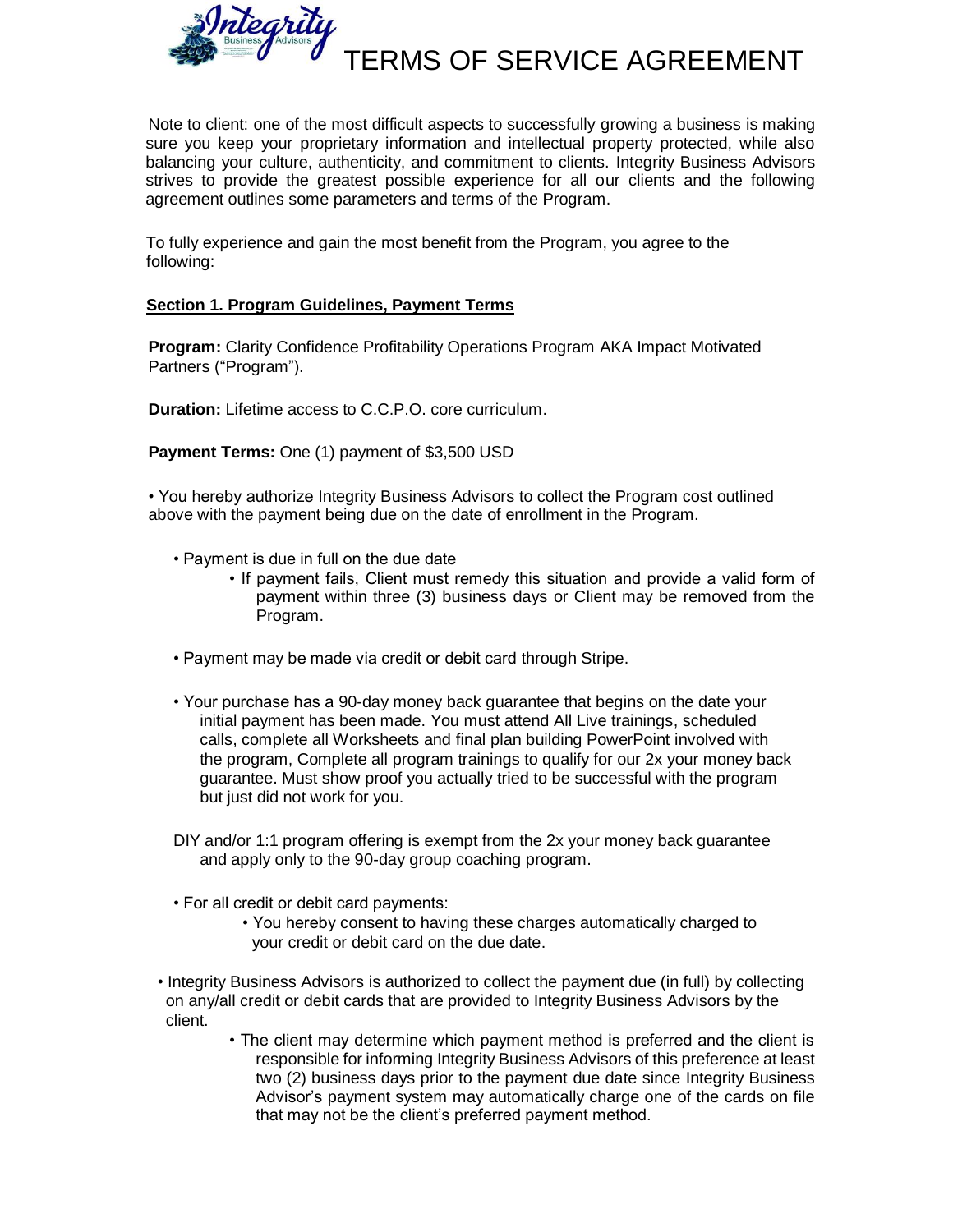

## **Section 2. Participation Terms**

We are committed to providing all Program participants with a positive experience. Thus, Integrity Business Advisors, at its sole discretion can, limit, suspend, or terminate your participation in any of its programs, live, recorded, social media-based or digital without refund or forgiveness of remaining payment due if you:

- a) Become disruptive or difficult to work with.
- b) Fail to follow the program guidelines.
- c) Impair the participation of our employees, contractors, clients, instructors or participants in any of our programs.

## **Section 3. Non-Solicitation**

You agree with and for the benefit of Integrity Business Advisors that, during the Program and for a period of one (1) year after separation from the Program (whether that separation results from early termination or successful completion), you will not (except with the prior written consent of Integrity Business Advisors), directly or indirectly, either as an individual or as a partner or joint venture or as an employee, sales representative, principal, consultant, agent, shareholder, officer or director, for any person, firm, association, organization syndicate, company or corporation, or in any other manner whatsoever, contact, solicit, or attempt to solicit any of the persons, clients, employees, companies or institutions, with whom you had dealings through the program.

- a) For the purpose or intent of competing with Integrity Business Advisors to provide the same or similar services which Integrity Business Advisors is currently providing to any of these individuals or companies.
- b) To leave the employ or engagement of Integrity Business Advisors.
- c) To sell or offer for sale or solicit orders for the sale of any products or services.

Note: If there is natural synergy to sell your products or services to any of the persons, clients, employees, companies or institutions with whom you had dealings through the Program – that is fine. However, we do not tolerate blatant pitching or soliciting.

### **Section 4. Confidential Information**

We respect your privacy and must insist that you respect the privacy of fellow Program participants. We respect your confidential and proprietary information, ideas, plans and trade secrets (collectively, "Confidential Information") and must insist that you respect the same rights of fellow Program participants and of Integrity Business Advisors. Thus you agree:

- a) No to infringement upon any Program participant's or Integrity Business Advisor's copyrights, patents, trademarks, trade secrets or other intellectual property rights.
- b) That any confidential information shared by Program participants, or any representative of Integrity Business Advisors is confidential and proprietary, and any such Confidential Information belongs solely and exclusively to the party who discloses such information.
- c) Not to disclose such information to any person or use it in any manner other than in discussion with other Program participants during Program sessions.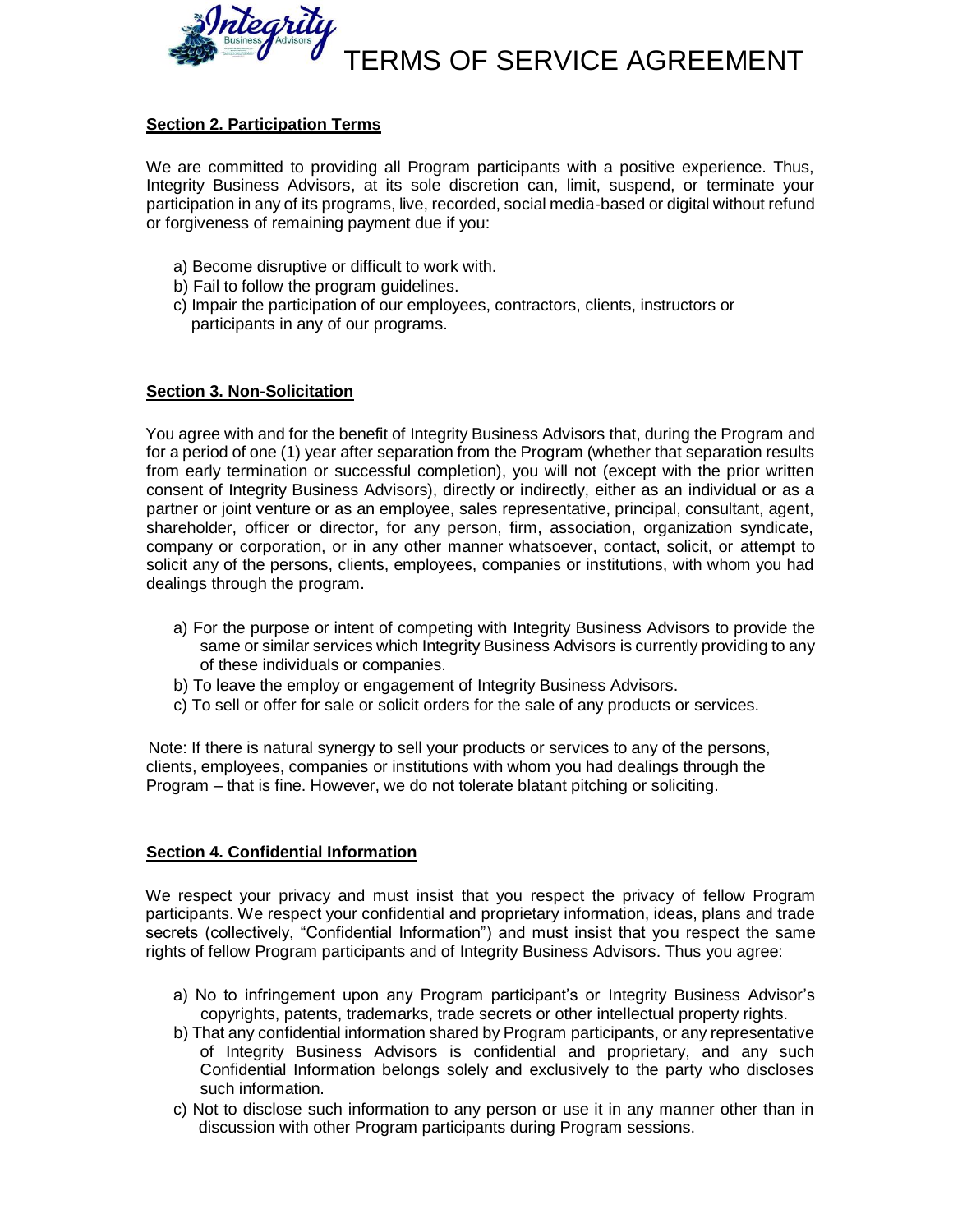

- d) That all materials and information provided to you by Integrity Business Advisors are confidential and proprietary intellectual property which belongs solely and exclusively to Integrity Business Advisors, and may only be used by you as authorized in writing by Integrity Business Advisors.
- e) Reproduction, distribution, or sale of these materials by anyone but Integrity Business Advisors is strictly prohibited.
- f) That if you violate, or display any likelihood of violating, any of these sections contained in this paragraph or referenced in this Agreement, Integrity Business Advisors and/ or other Program participants will be entitled to injunctive relief against you for any such violations.

A breach of any of the promises or agreements contained herein will result in irreparable and continuing damage to Integrity Business Advisors for which there will be no adequate remedy at law, and Integrity Business Advisors shall be entitled to injunctive relief and/ or a decree for specific performance, and such other relief as may be proper (including monetary damages as appropriate). While you are free to discuss your individual results from this Program or any other Integrity Business Advisors program or training, you must keep the experiences and statements, oral or written, of all other participants in the strictest of confidence.

## **Section 5. Privacy Policy and Terms of Service**

You agree that your participation is subject to Integrity Business Advisor's Privacy Policy, Terms of Service and Disclaimer (as found on the websites below) and that you agree to adhere to all terms as outline on these websites. While we do not anticipate making frequent edits, Integrity Business Advisors reserves the right to make modifications to either of these policies at its sole discretion and without notifying Program participants.

https://www.iatllc.net https://www.iatllc.net/privacy-policy https://www.iatllc.net/terms of service

#### **Section 6. Program Content**

- a) Program education and information is intended for a general audience and does not purport to be, nor should it be construed as, advice or counseling tailored to any specific `business or industry.
- b) Content is centered around 1) "Assessing Your Business" 2) "Building your Business Strategy Plan" 3) "Creating Action Items to Support Strategy Plan" and 4) "Implement Plan."
- c) All materials, procedures, policies, standards, manuals, teaching aids, and other similar tools that have been, or will be, made available by Integrity Business Advisors or its designated facilitators, or any other source, oral or written, are for individual use in or in conjunction with this coaching Program only.
- d) Program content is for individual use only, and may not be sold, tape recorded, videotaped, shared, taught, given away, or otherwise divulged without the express written consent of Integrity Business Advisors, or its designated agent.
- e) The information contained in Program material is strictly for coaching purposes.
- f) Success with this program is largely driven by your willingness to take actions as recommended by Integrity Business Advisors, as it related to the content of the Program.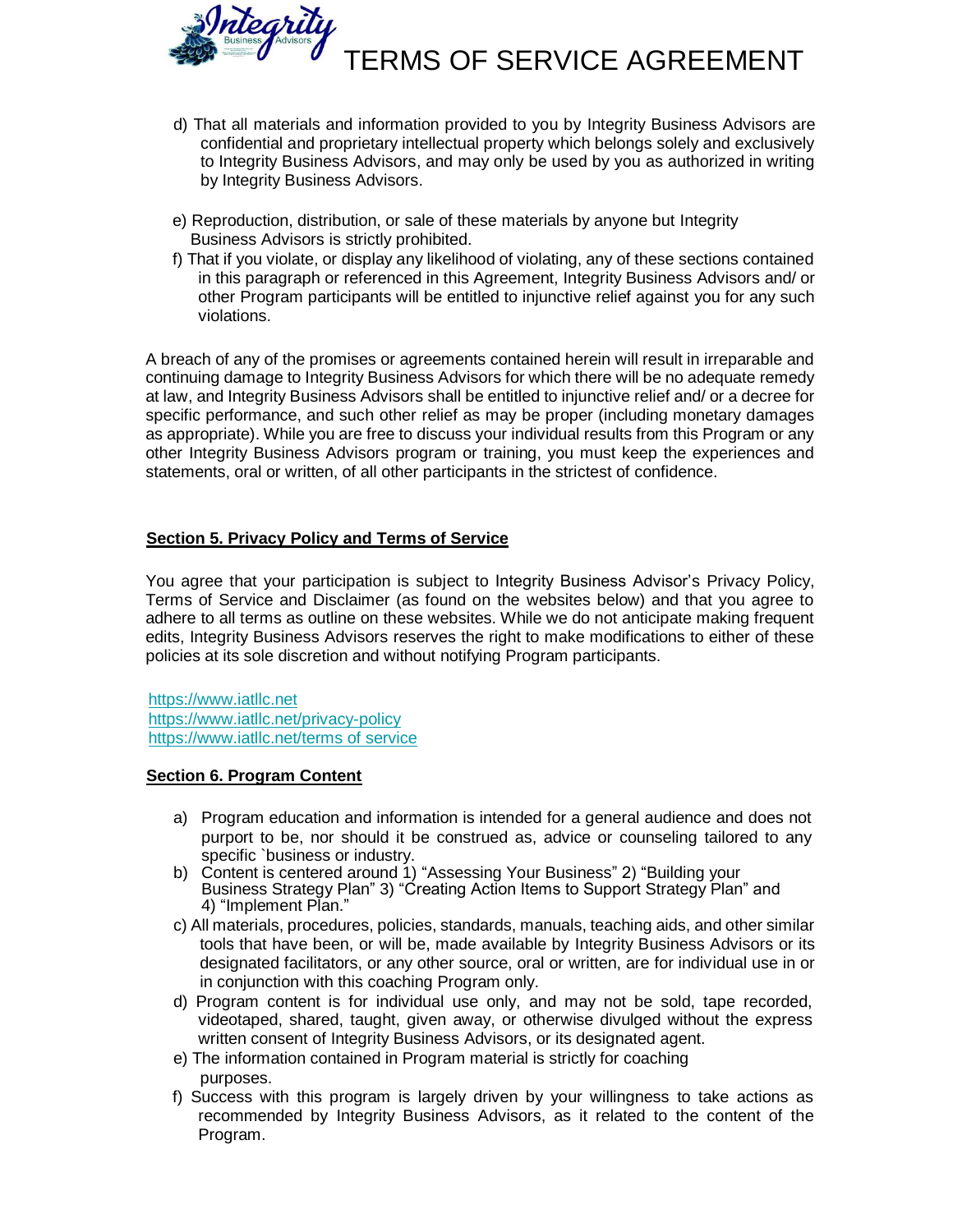

- g) If you wish to apply (or not apply) ideas, concepts, teachings, etc. contained in this material, you are taking full responsibility for your actions and furthermore agree that your success with the Program is dependent on your willingness to follow the steps outlined by Integrity Business Advisors.
- h) Integrity Business Advisors assumes no responsibility for errors or omissions that may appear in any Program materials.
- i) In addition to The Clarity Confidence Profitability Operations Program (CCPO) AKA Impact Motivated Partners Program (IMPP), as a CCPO client you will have the opportunity and are encouraged to utilize the following as part of the Program for 12 weeks:
	- Live (online) weekly group coaching classes

## **Section 7. Right to Use Name and Likeness**

- a) You hereby consent to the use of your name, photograph, likeness, voice, testimonial and biographical material, in whole or in part, for publication or reproduction in any medium, including but not limited to television, radio, print media, and the internet, among others, for any purpose, including but not limited to public relations, education, advertising, marketing, training, and research.
- b) Your consent is granted to Integrity Business Advisors and extends to such use without restriction or limitation as to time or geographic boundary.
- c) You hereby waive all rights you may have to any claims or demands for payment or royalties in connection with the use of any of any of such materials, regardless of the purpose of such use or publication, and regardless of whether a fee is charged or collected by Integrity Business Advisors for any product and/ or service in connection with such use and publication.
- d) You also waive any right to inspect, review or approve any photograph, recording, or other written material at any time, and waive the right to approve the use and medium of publication determined by Integrity Business Advisors.
- e) You understand that Integrity Business Advisors owns all rights in and to any such photograph, recording or testimonial, including any copyright and/ or trademark relating to such use.

## **Section 8. Scope & Limitations of Our Program**

- a) You hereby agree that you have fully consented that C.C.P.O. Program is not a done-for-you or one on one program. CCPO is a group coaching program and therefore you are not guaranteed individualized support from Donna or our employees, subsidiaries, service providers, and agents.
- b) b) You agree that you are paying for an online course (the CCPO curriculum) and 12 weeks of our CCPO partnership program which includes group coaching through our live weekly classes.
- c) c) Integrity Business Advisors office is open from 8am to 5pm Pacific Time Monday to Friday. Our office is closed during the weekends and for United States Federal Holidays.

Note: Although CCPO is a group coaching program that does not include one-on-one support or done-for-you services, Donna cares about the success of her clients. She strives to under